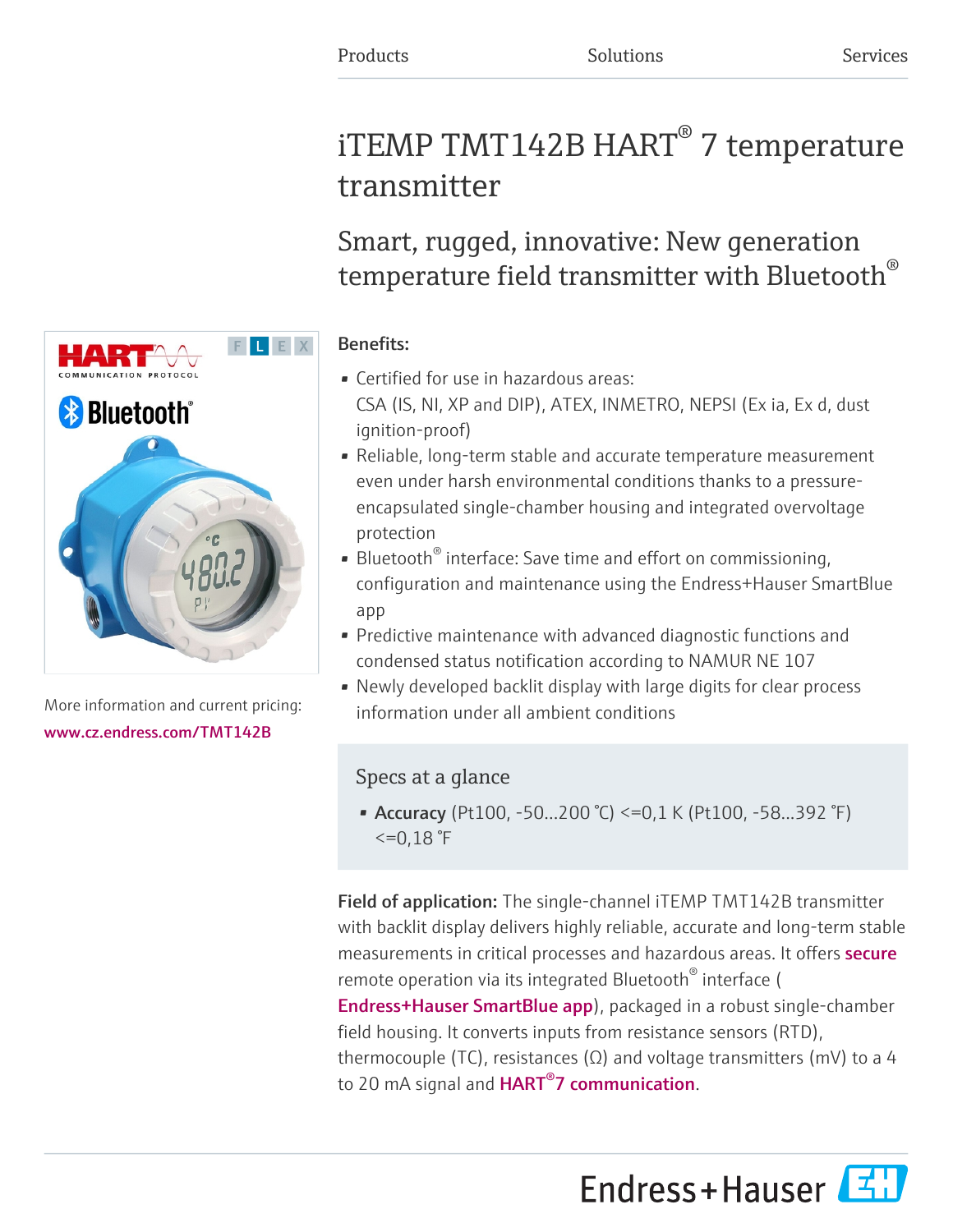# Features and specifications

Temperature transmitters Measuring principle

Field transmitter

#### Input

1 x RTD, TC, Ohm, mV

#### **Output**

1 x analog 4...20 mA

#### Auxiliary power supply

11…36 V DC (standard-version) 11...30 V DC (Ex-version)

## Communication

HART-protocol Bluetooth® wireless technology

#### Installation

in field

#### **Accuracy**

(Pt100, -50...200 °C) <=0,1 K (Pt100, -58...392 °F) <=0,18 °F

## Galvanic isolation

yes